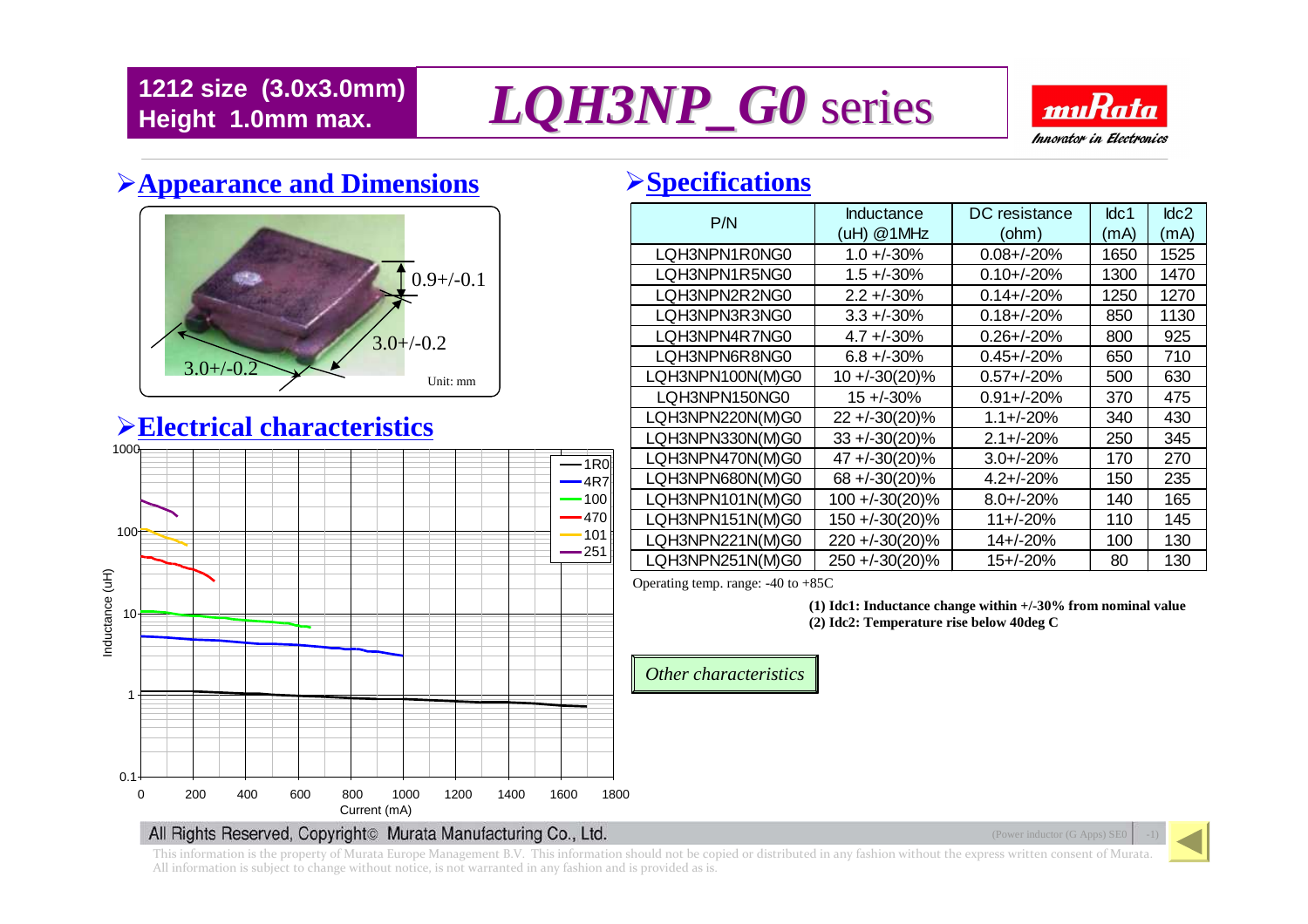# *LQH3NP\_J0* series



## **Appearance and Dimensions**



## **Electrical characteristics**



### **Specifications**

| P/N           | Inductance     | DC resistance    | Idc1 | Idc2 |                       |
|---------------|----------------|------------------|------|------|-----------------------|
|               | (uH) @1MHz     | (ohms)           | (mA) | (mA) | Other characteristics |
| LQH3NPN1R0NJ0 | $1.0 + -30%$   | $0.040 + -20%$   | 1650 | 1620 |                       |
| LQH3NPN1R5NJ0 | $1.5 + -30%$   | $0.055 + (-20%)$ | 1200 | 1500 |                       |
| LQH3NPN2R2NJ0 | $2.2 + -30%$   | $0.069 + / -20%$ | 1150 | 1460 |                       |
| LQH3NPN3R3NJ0 | $3.3 + -30\%$  | $0.105 + -20%$   | 950  | 1270 |                       |
| LQH3NPN4R7NJ0 | $4.7 + -30\%$  | $0.130 + (-20%)$ | 780  | 1120 |                       |
| LQH3NPN6R8NJ0 | $6.8 + -30\%$  | $0.210 + 20%$    | 700  | 850  |                       |
| LQH3NPN100NJ0 | $10 + (-30\%)$ | $0.300 + (-20%)$ | 560  | 710  |                       |
| LQH3NPN150NJ0 | $15 + (-30\%)$ | $0.440 + (-20%)$ | 440  | 590  |                       |
| LQH3NPN220MJ0 | $22 + 20%$     | $0.600 + -20%$   | 350  | 510  |                       |
| LQH3NPN330MJ0 | $33 + 20\%$    | $0.900 + (-20%)$ | 280  | 410  |                       |
| LQH3NPN470MJ0 | $47 + 20%$     | $1.30 + / -20%$  | 200  | 350  |                       |

Operating temp. range: -40 to +85C

 **(1) Idc1: Inductance change within +/-30% from nominal value (2) Idc2: Temperature rise below 40deg C**

#### All Rights Reserved, Copyright<sup>®</sup> Murata Manufacturing Co., Ltd.

(Power inductor  $(G$  Apps)  $SE0$ 

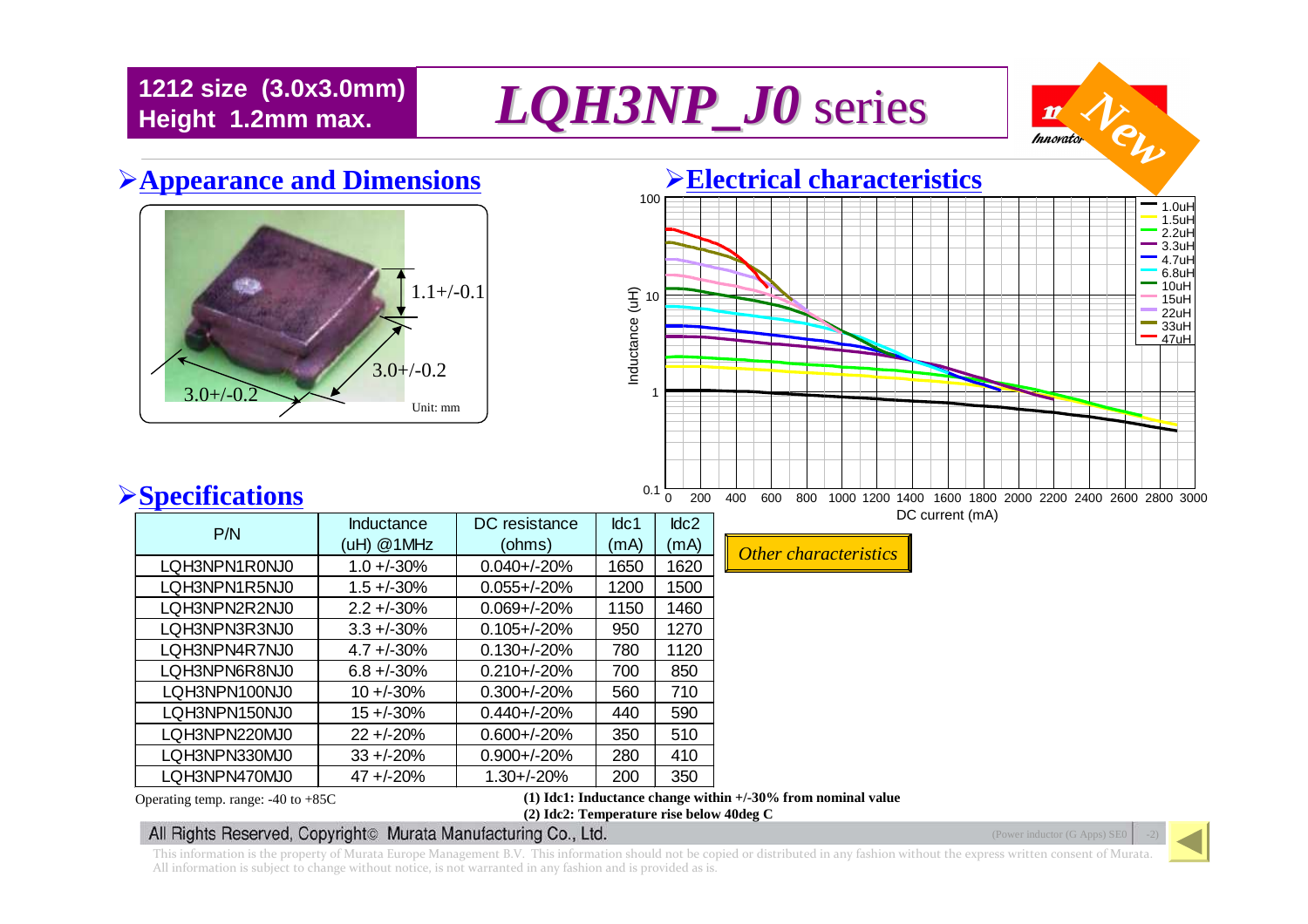# *LQH3NP\_M0* series



## **Appearance and Dimensions**



## **Electrical characteristics**



### **Specifications**

#### *Other characteristics*

| P/N              | Inductance         | DC resistance                                                                                                                                                                                                                                                                                                                                                                                                                                                                          | Idc <sub>1</sub> | Idc2     | <b>SRF</b>   |
|------------------|--------------------|----------------------------------------------------------------------------------------------------------------------------------------------------------------------------------------------------------------------------------------------------------------------------------------------------------------------------------------------------------------------------------------------------------------------------------------------------------------------------------------|------------------|----------|--------------|
|                  | (uH) @1MHz         | (ohms)                                                                                                                                                                                                                                                                                                                                                                                                                                                                                 | (mA)             | (mA)     | (MHz min.)   |
| LQH3NPN1R0N(M)M0 | $1.0 + (-30(20)\%$ | $0.044 + (-20%)$                                                                                                                                                                                                                                                                                                                                                                                                                                                                       | 1400             | 2050     | 130          |
| LQH3NPN2R2N(M)M0 | $2.2 + -30(20)%$   | $0.073 + / -20%$                                                                                                                                                                                                                                                                                                                                                                                                                                                                       | 1250             | 1600     | 90           |
| LQH3NPN3R3N(M)M0 | $3.3 + (-30(20)\%$ | $0.092 + / -20%$                                                                                                                                                                                                                                                                                                                                                                                                                                                                       | 1000             | 1450     | 75           |
| LQH3NPN4R7N(M)M0 | $4.7 + (-30(20)\%$ | $0.13 + (-20%)$                                                                                                                                                                                                                                                                                                                                                                                                                                                                        | 880              | 1250     | 65           |
| LQH3NPN6R8N(M)M0 | $6.8 + (-30(20)\%$ | $0.20 + / -20%$                                                                                                                                                                                                                                                                                                                                                                                                                                                                        | 820              | 1000     | 50           |
| LQH3NPN100N(M)M0 | $10 + (-30(20)\%$  | $0.26 + (-20%)$                                                                                                                                                                                                                                                                                                                                                                                                                                                                        | 550              | 870      | 45           |
| LQH3NPN220MM0    | $22 + -20%$        | $0.51 + (-20%)$                                                                                                                                                                                                                                                                                                                                                                                                                                                                        | 410              | 650      | 28           |
| LQH3NPN330MM0    | $33 + (-20\%)$     | $0.85 + (-20%)$                                                                                                                                                                                                                                                                                                                                                                                                                                                                        | 370              | 500      | 22           |
| LQH3NPN470MM0    | $47 + (-20\%$      | $1.25 + / -20%$                                                                                                                                                                                                                                                                                                                                                                                                                                                                        | 310              | 410      | 18           |
| LQH3NPN101MM0    | $100 + (-20\%$     | $3.50 + / -20%$                                                                                                                                                                                                                                                                                                                                                                                                                                                                        | 200              | 240      | 12           |
|                  |                    | $(4)$ $\blacksquare$ $\blacksquare$ $\blacksquare$ $\blacksquare$ $\blacksquare$ $\blacksquare$ $\blacksquare$ $\blacksquare$ $\blacksquare$ $\blacksquare$ $\blacksquare$ $\blacksquare$ $\blacksquare$ $\blacksquare$ $\blacksquare$ $\blacksquare$ $\blacksquare$ $\blacksquare$ $\blacksquare$ $\blacksquare$ $\blacksquare$ $\blacksquare$ $\blacksquare$ $\blacksquare$ $\blacksquare$ $\blacksquare$ $\blacksquare$ $\blacksquare$ $\blacksquare$ $\blacksquare$ $\blacksquare$ |                  | $\cdots$ | $\sqrt{200}$ |

Operating temp. range: -40 to +85C

**(1) Idc1: Inductance change within +/-30% from nominal value (2) Idc2: Temperature rise below 40deg C**

#### All Rights Reserved, Copyright<sup>®</sup> Murata Manufacturing Co., Ltd.

(Power inductor  $(G$  Apps)  $SE0$ 

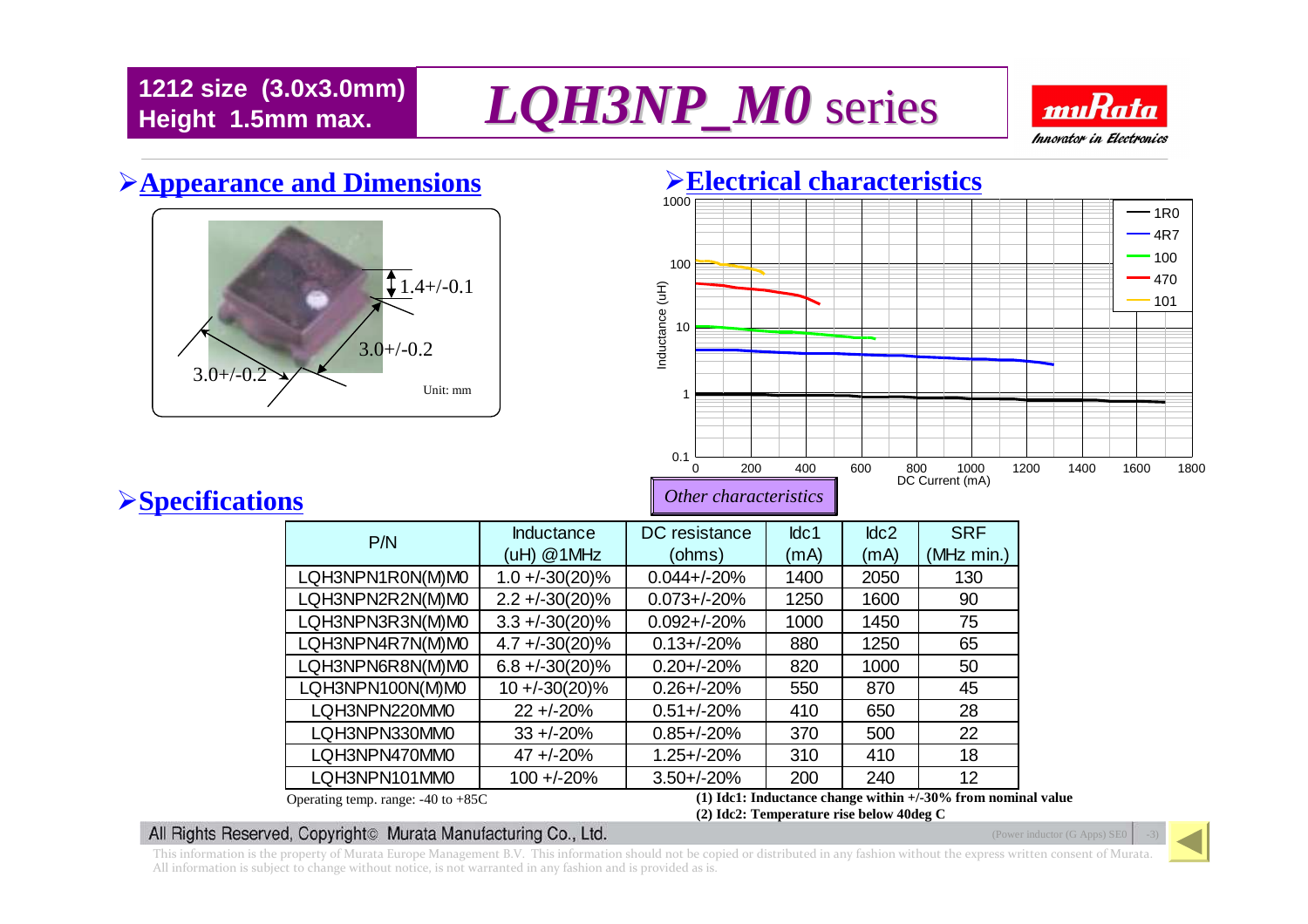# *LQH3NP\_MR* series





## -**Specification**

| Murata P/N    | Inductance    | DC<br>Resistance     | $*$ Idc $1$<br>(Based on Inductance Change) | $*$ Idc2<br>(Based on Temperature Rise) |
|---------------|---------------|----------------------|---------------------------------------------|-----------------------------------------|
| LOH3NPN1R0MMR | $1.0uH+/-20%$ | $0.042$ ohm $+/-20%$ | 1600mA                                      | 2150mA                                  |
| LOH3NPN2R2MMR | $2.2uH+/-20%$ | $0.068$ ohm $+/-20%$ | 1380mA                                      | 1750mA                                  |
| LQH3NPN3R3MMR | $3.3uH+/-20%$ | $0.088$ ohm $+/-20%$ | 1200mA                                      | 1550mA                                  |
| LOH3NPN4R7MMR | $4.7uH+/-20%$ | $0.105$ ohm $+/-20%$ | 950mA                                       | 1400mA                                  |

#### **(1) Idc1: Inductance change within +/-30% from nominal value (2) Idc2: Temperature rise below 40deg C**

#### All Rights Reserved, Copyright<sup>®</sup> Murata Manufacturing Co., Ltd.

(Power inductor (G Apps) SE0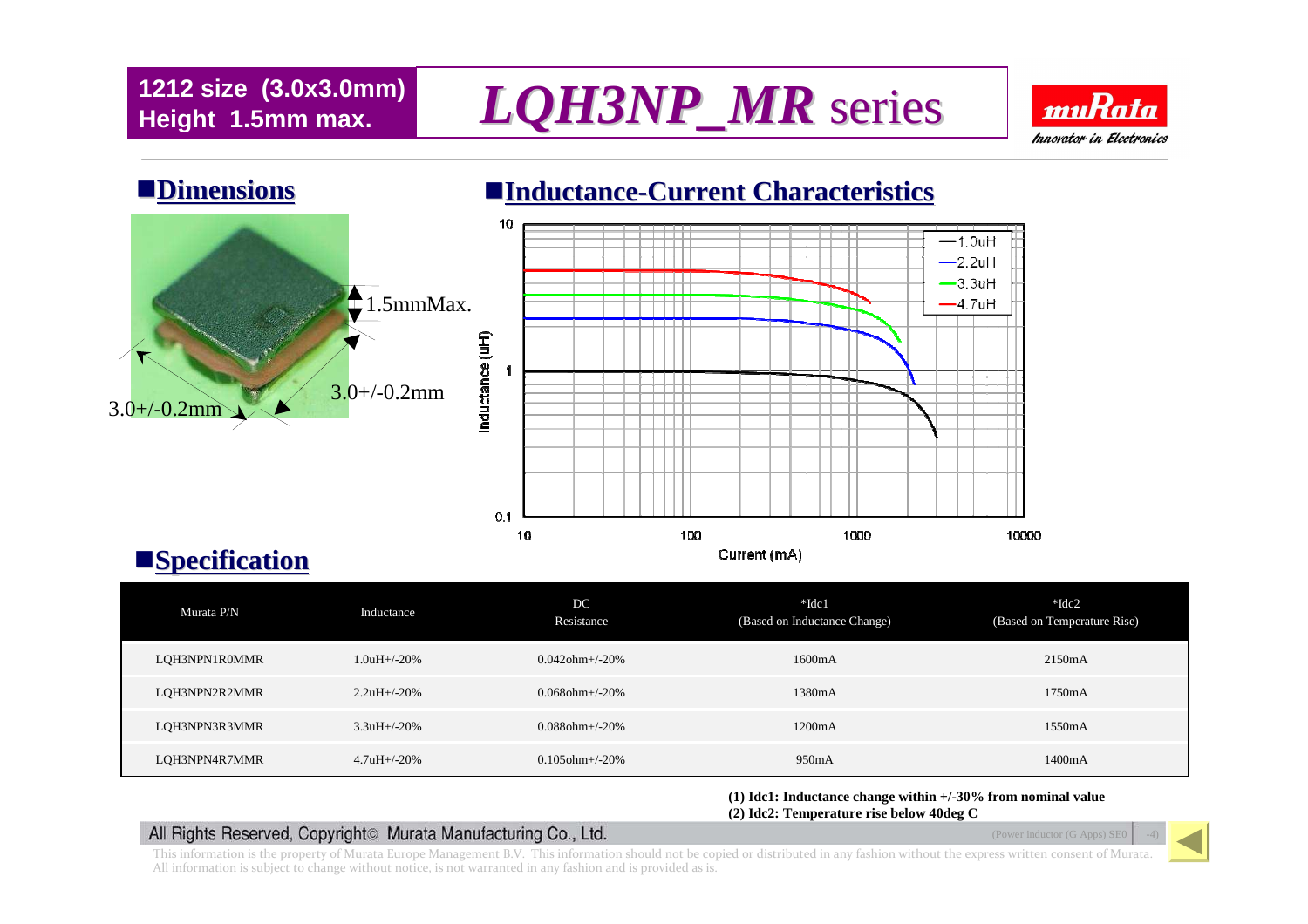## *LQH3NP\_G0* series



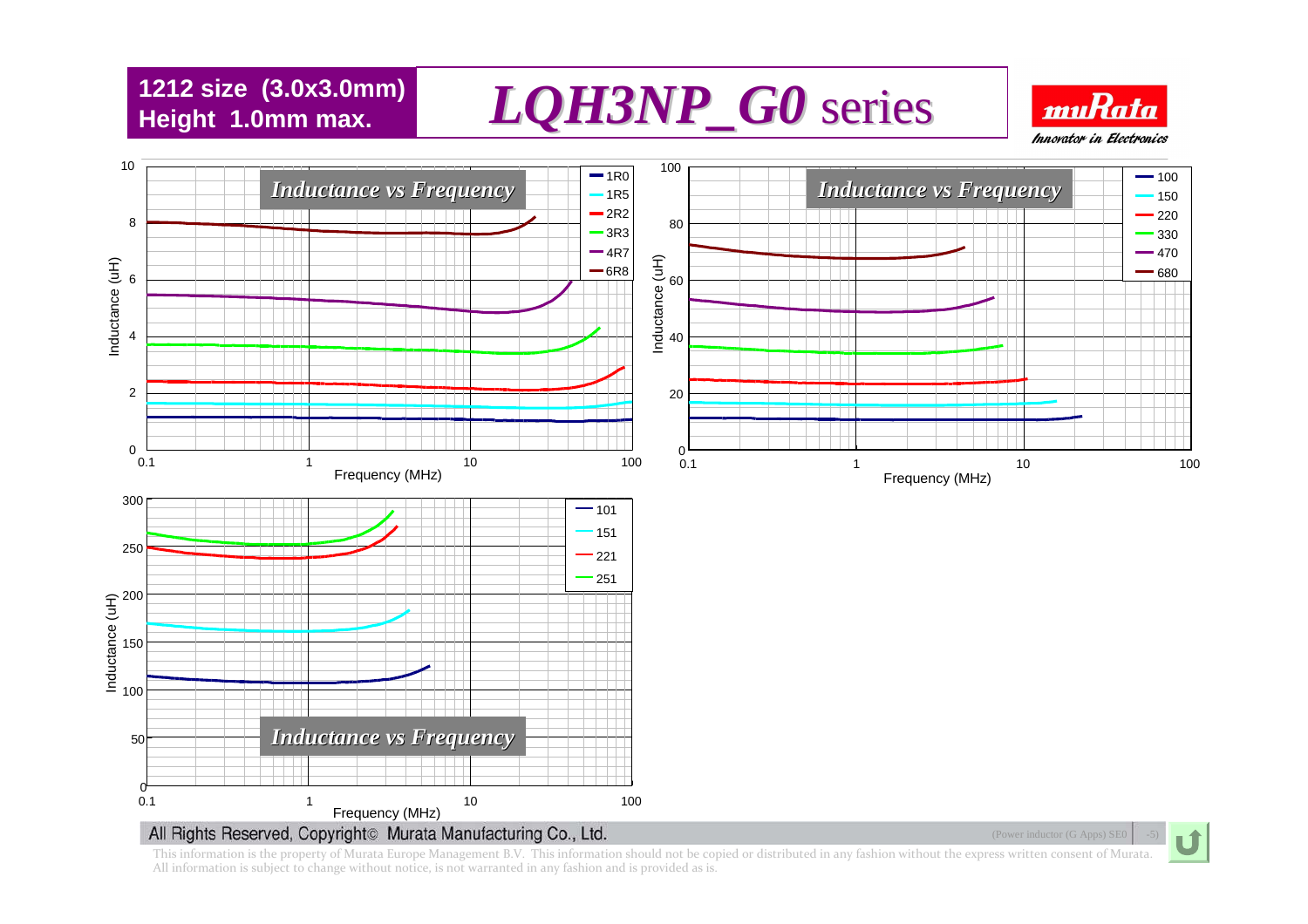# *LQH3NP\_G0* series



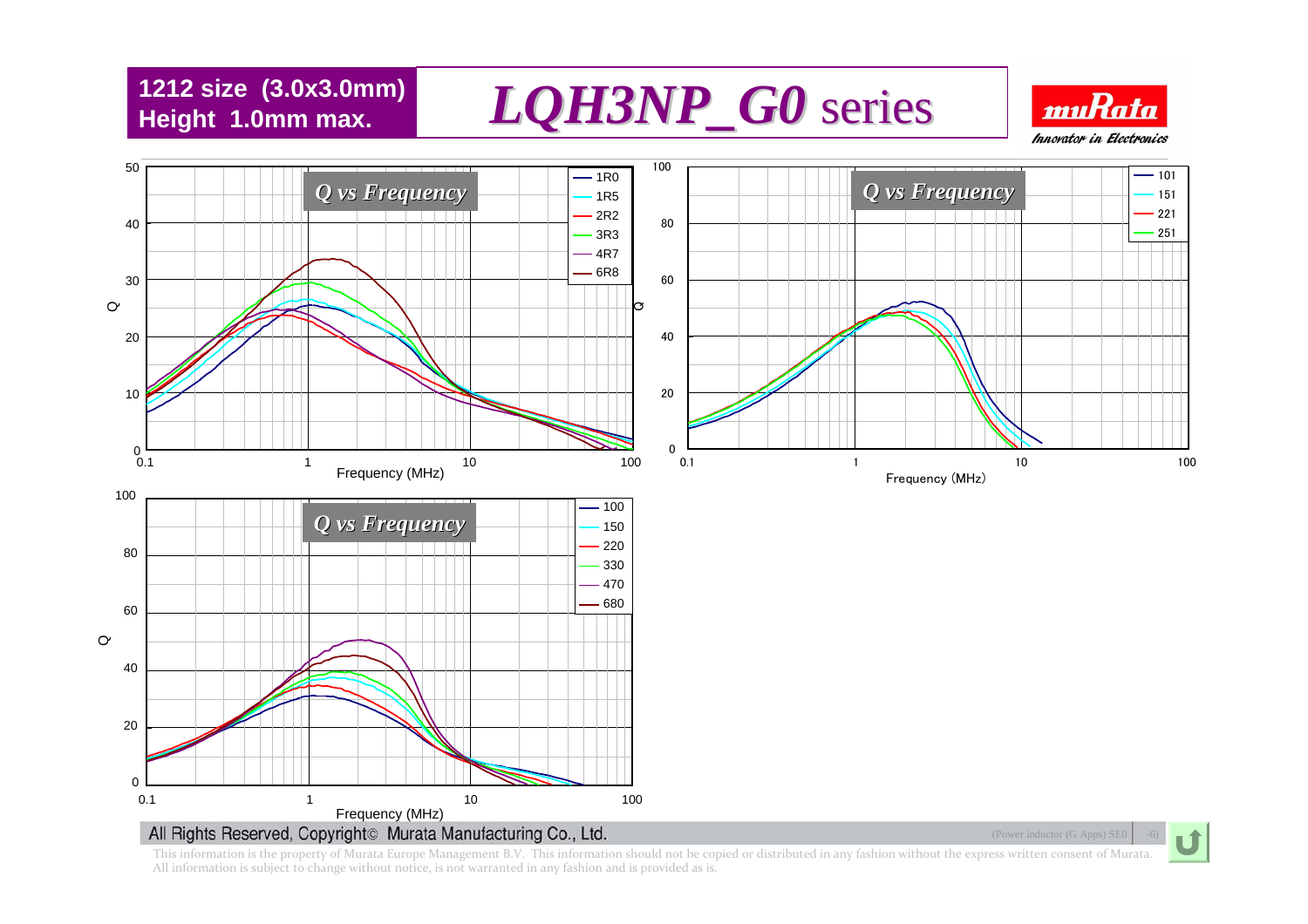## *LQH3NP\_G0* series



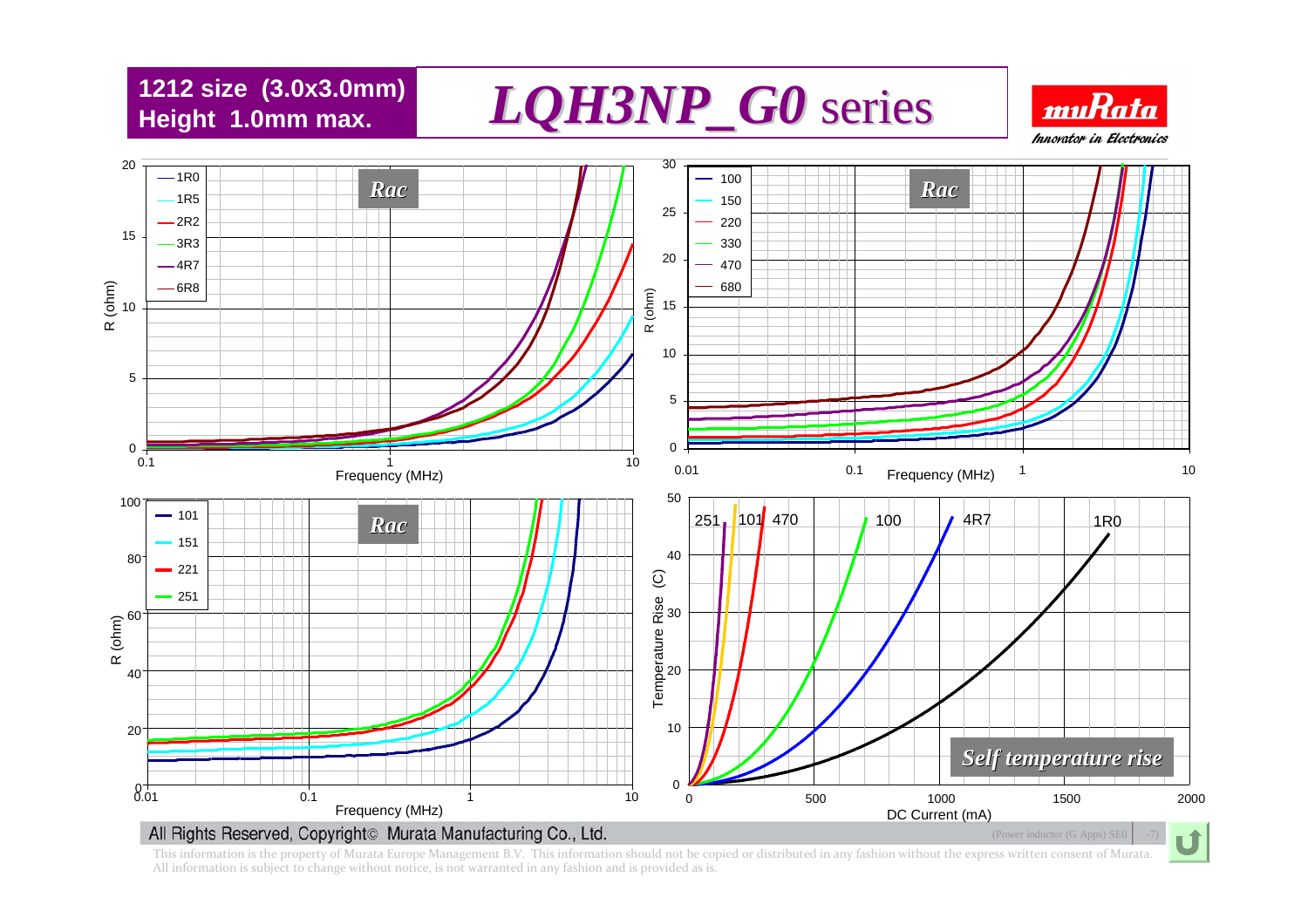## *LQH3NP\_M0* series



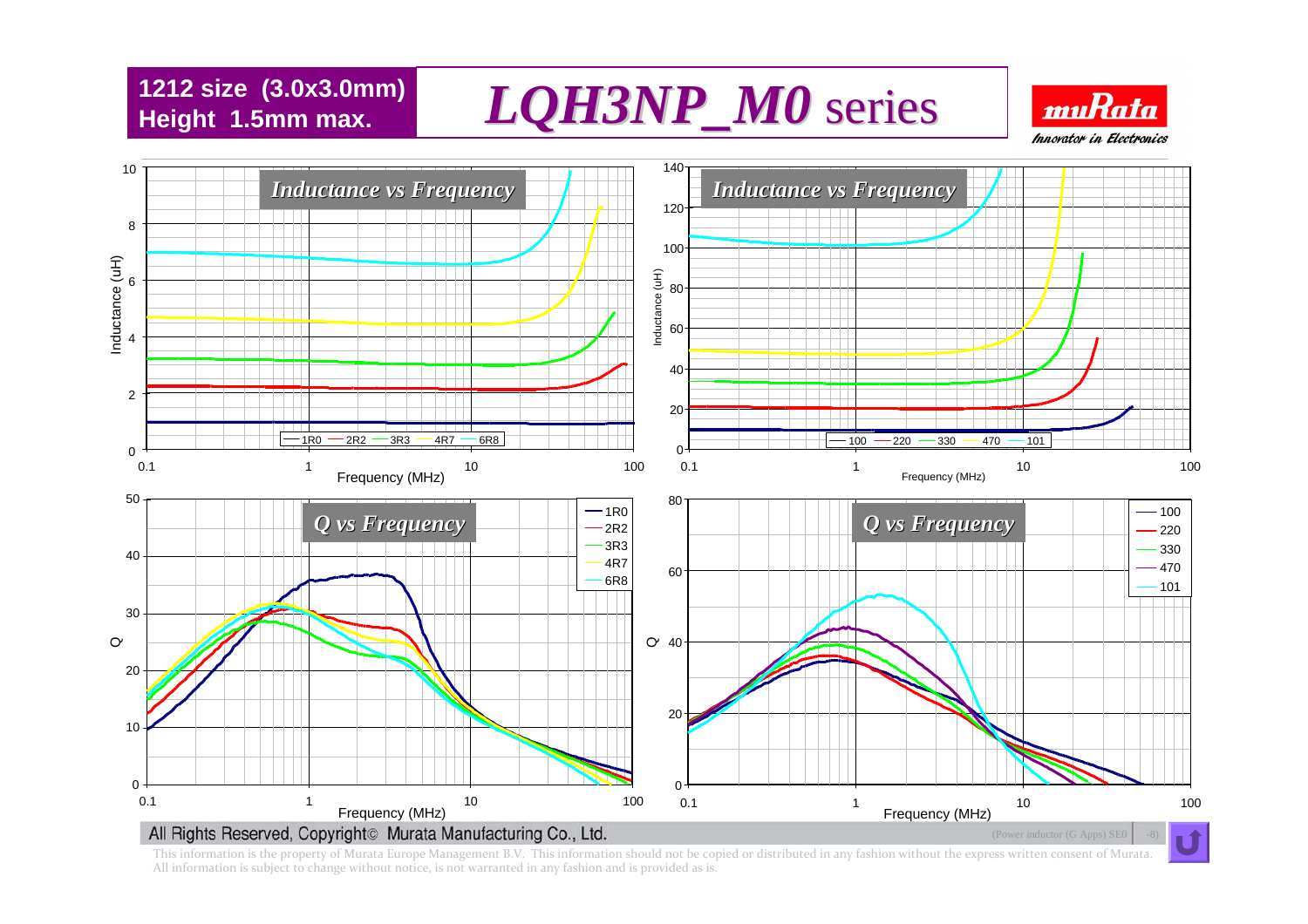## *LQH3NP\_M0* series



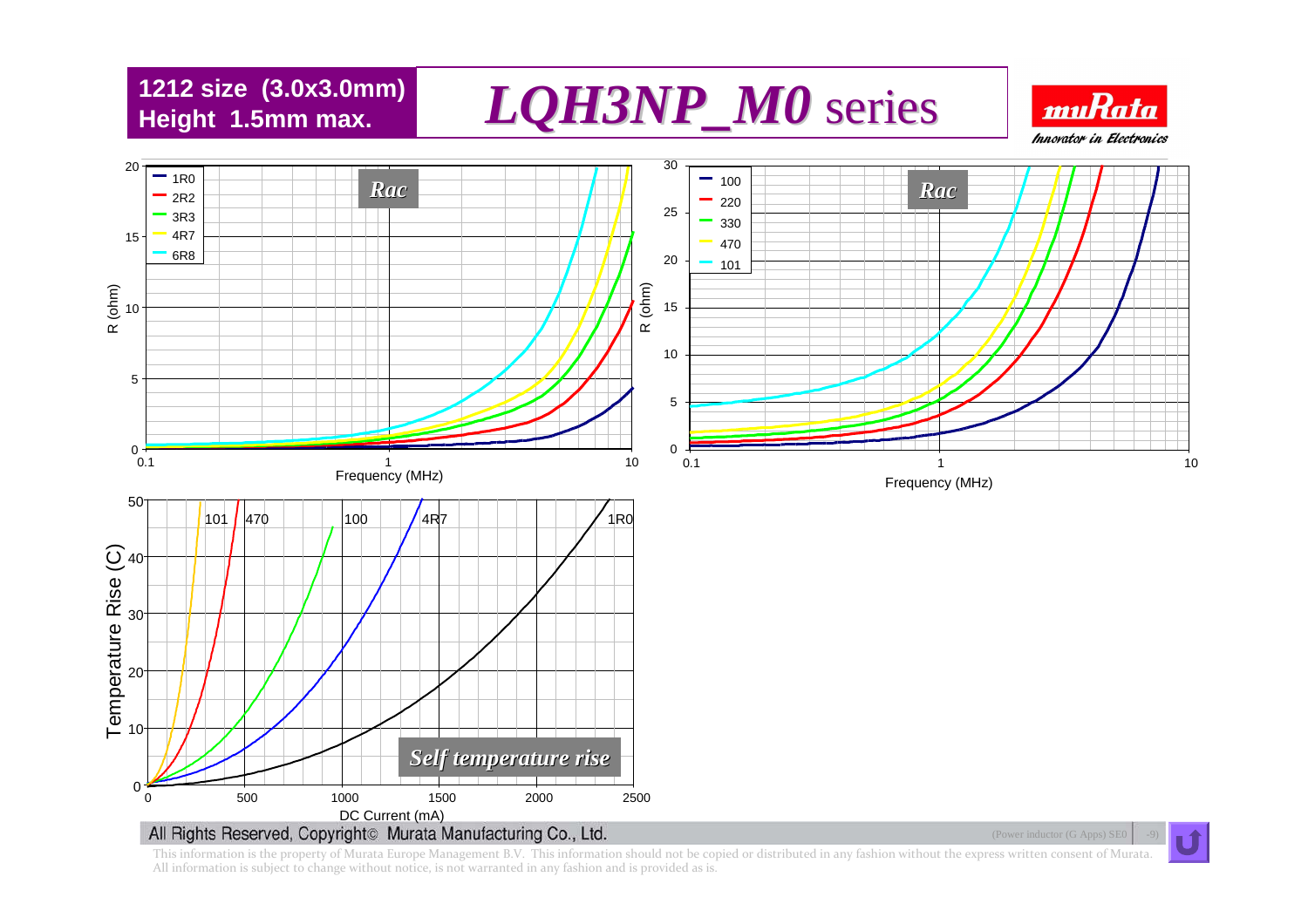# *LQH3NP\_J0* series